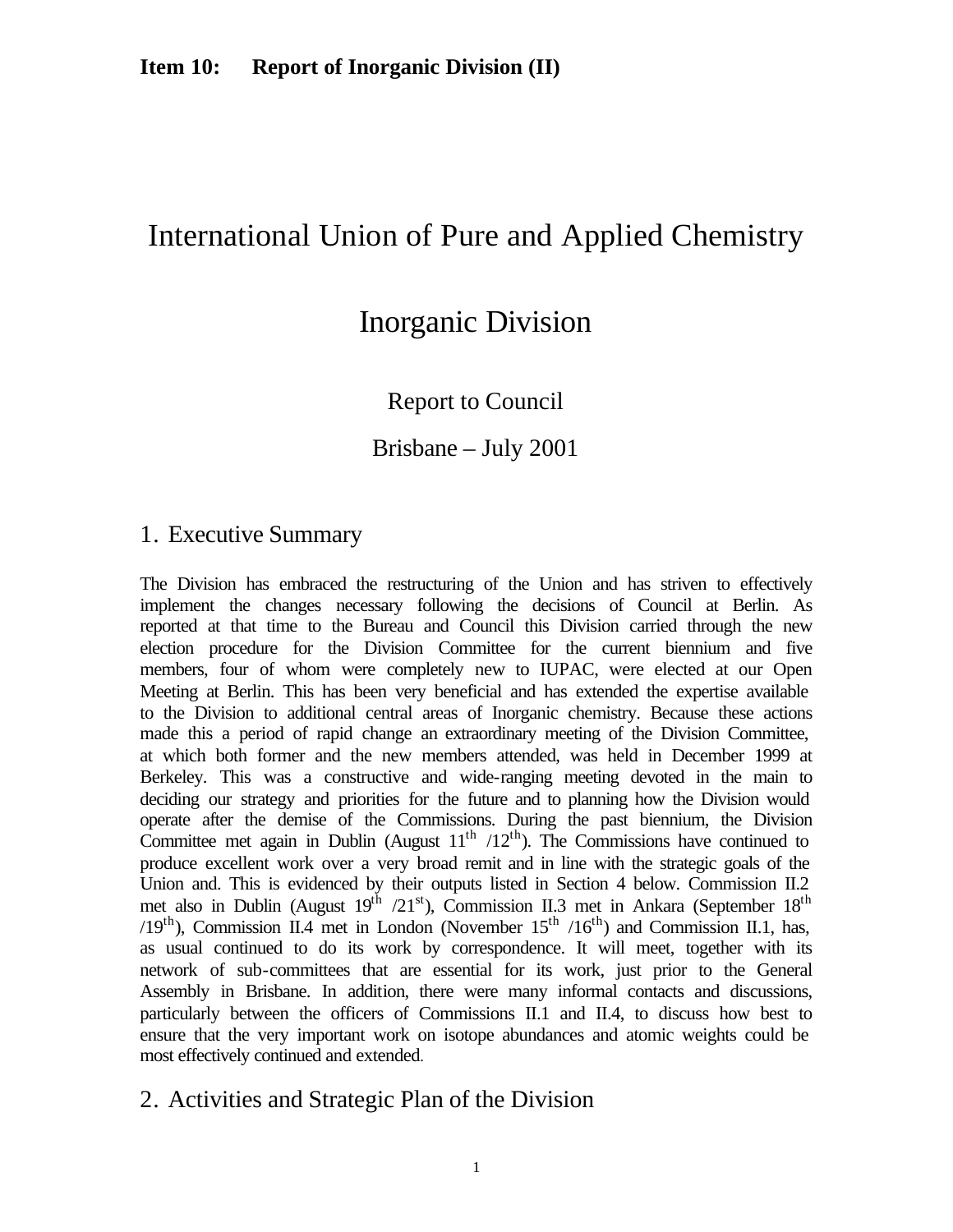The Division Committee has given a great deal of careful thought to the changes and opportunities resulting from the discontinuation of the present Commissions and the transition to the project-driven system. It has analysed the activities that are and will remain important to the Division and has determined how best to contribute to the IUPAC mission by continuing to serve the international chemistry community and the other scientists who have relied on its output. The Division has requested that a new 'Commission on Isotopic Abundances and Atomic Weights' be established. This it sees as imperative to maintain IUPAC's leadership in the area of atomic weight evaluation and of mass spectroscopic measurements and for the IMEP programmes to continue to be recognised as a truly international effort guaranteed by IUPAC expertise. The Committee firmly believes that the very major and unique resources represented by the large number of experts in all aspects of isotopic measurements associated with the current Commission II.1 and the substantial network of laboratories brought together under the umbrella of the IMEP programmes of Commission II.4 can survive only under the auspices of an IUPAC Commission. The Division is also of the opinion that these activities in the areas of isotope measurements and atomic weights are one of the premier and highly visible products of the Union in addressing its objectives. The proposed new Commission will have a new remit, with both fundamental and applied aspects. It will do some of the core work of the Union and its programme will be exactly in harmony with the objective as stated in the Strategic Plan of serving as a scientific international nongovernmental body in objectively addressing global issues. It will also be providing tools (standardised methods) to help advance international research and will be assisting chemical industry to attain new standards in chemical metrology: two more goals set by the IUPAC Strategic Plan. The large network of teams associated with the activities of determining atomic weights and the very many laboratories that take part in the IMEP programmes is a clear demonstration of IUPAC leading an international effort and so obtaining maximum value for the funds invested in it (Strategic Goal No. 10).

The Division Committee will manage its other diverse activities and the projects through which these will be implemented through three co-ordinating groups. These will be dedicated with 'elements', 'compounds' and 'materials' and will be comprised of the Division leadership working with other experts as appropriate. They will provide the basis for the generation, assessment and, most importantly, the management of projects and will be responsible for the provision of strong, viable and relevant programmes in each of these areas.

The focus of current work on molecules and nomenclature lies in the extension of systematic Inorganic nomenclature to a range of new classes of compounds in Red Book II and the complete revision of Red Book I. Another emphasis is the computer generation of nomenclature. A last emphasis in the ongoing work is the integration and interaction with organic nomenclature including organometallic nomenclature. These objectives are again in accordance with the stated objective of the Strategic Plan to develop standardised nomenclature. However, the Division has two concerns in this area. The first is to ensure that the needs of inorganic chemists are met by IUPAC nomenclature recommendations and that the current emphasis on preferred names does not result in the recommendation of ridiculous names that will never see general use for inorganic compounds. The second is finding a mechanism to maintain IUPAC's considerable current expertise in inorganic nomenclature. The Division believes that IUPAC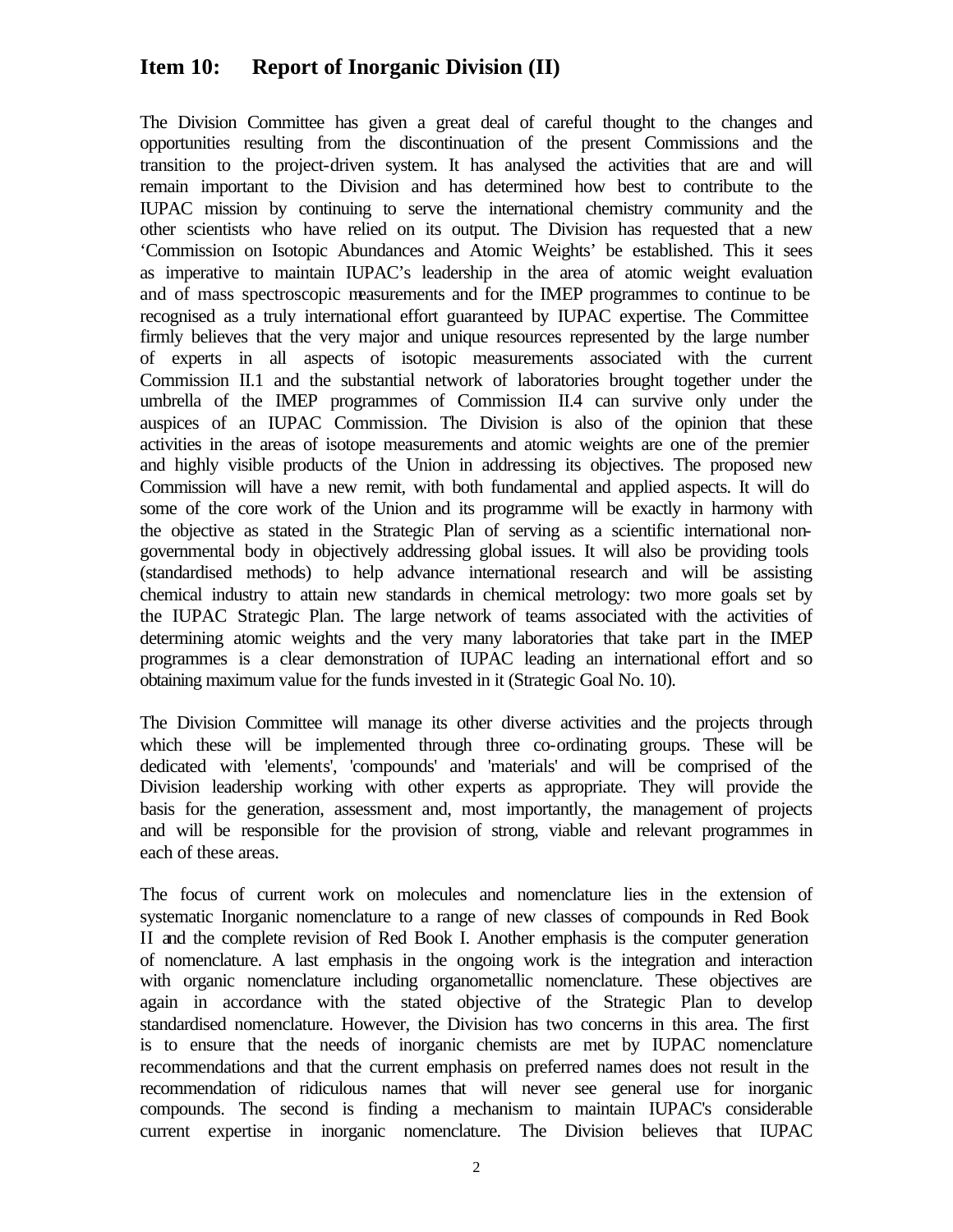contributions to inorganic nomenclature will require close interaction between the proposed new Nomenclature Division and area experts in the Inorganic Division and does not at this time see how the continuity of the essential expertise can be maintained.

The Division's oversight of the naming process of new elements is well advanced for elements 110-112. An independent joint IUPAC-IUPAP expert Working Party (JWP99) has produced a report establishing priorities (cf. Publications below) that has been approved by IUPAC and IUPAP. Commission II.2 has written to GSI, the accepted discoverers of element 110, requesting their suggestion of a name for the element so that the remaining steps in the process can be followed through. A joint expert Working Party will shortly be established to consider claims for the confirmed discovery of elements 111, 112, 114, 116, 118 and perhaps others. A further publication that will lay down the procedures to be followed in the naming of new elements in the future is in the final stage of review.

A last direction in the area of molecules and compounds is the exploration of ways to initiate projects in important topics of international concern in molecular and biological chemistry, areas not recently covered within IUPAC. A first step in this direction has been the expansion of the Division Committee to include expertise in these areas and this broadening process will be continued with the second election to the Division Committee to be carried out under the new procedures at Brisbane.

The current focus of the work in materials, in solid-state and in high temperature chemistry is of three types. Projects in progress will clarify and standardise terminology in materials areas, particularly in interdisciplinary areas involving chemistry but not exclusive to chemists. Other projects summarise current understanding or status of a subject, pointing out deficiencies that need to be addressed. A third series of projects provide material, subjects, experiments or references for covering these subjects in chemistry and materials science curricula. This work will contribute to the strategic goal of the Union to contribute toward the enhancement of education. It will be a direct response to a need identified at the World Conference on Science (Budapest, June 1999) for more access from less-developed countries to education in materials science, which is widely recognised as a key enabler of the new technologies. The Division intends to continue as the central focus for IUPAC's work on inorganic materials and to maintain an active interaction with the 'materials science' community. The extensive work of the Division in the area of materials chemistry, as represented in the main in the work programme of Commission II.3, will be selectively continued. A number of Projects have been approved and funded under the new system (cf. the list below). It is hoped that this momentum built up by past Commission-led activities can be maintained in the projectdriven system but the Committee is concerned that about the loss of projects in Inorganic Materials under the new system as, up to now, these projects have depended upon being nurtured by a focused Commission.

The Division will certainly continue to provide the backing necessary for the series of International Conferences on High-Temperature Materials Chemistry of which the next Conference will take place in Tokyo in 2003 (cf. list below). This is now the recognised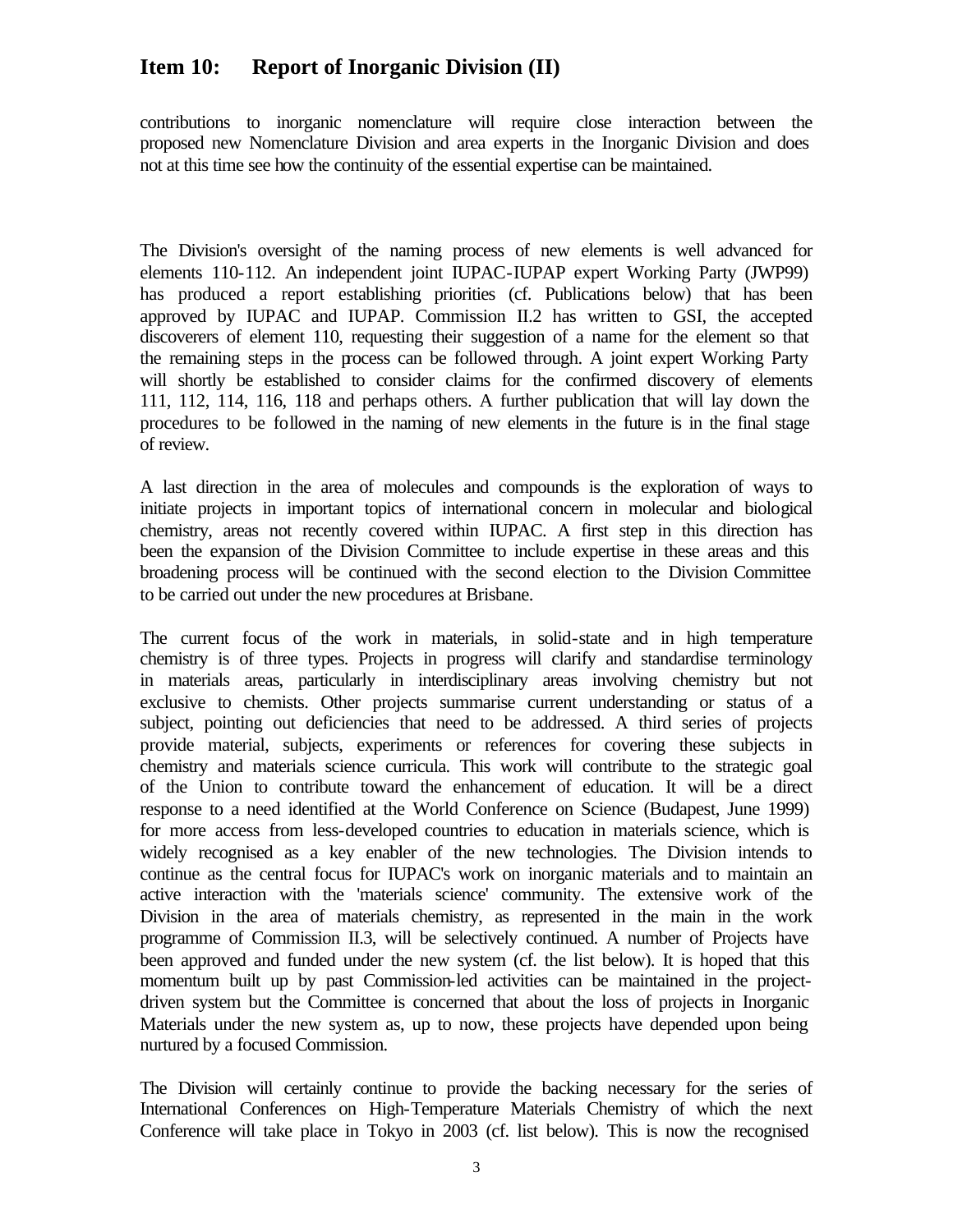world forum in high temperature materials chemistry and as such serves the two Strategic Goals of organising forums to help advance international research and encouraging projects of an interdisciplinary nature.

The Division also organised in conjunction with UNESCO a symposium 'Science and new Materials' at the World conference on Science (Budapest , June 1999)

# 3. The Future

Despite the very strong performance of the Division during the current biennium (cf. Section 4 below) there is considerable concern in the Division for its future. The establishment of the new Commission will ensure that IUPAC continues the work started prior to the foundation of the Union to define accurate atomic weights for the world scientific community and further develops the IMEP programmes as an accepted guaranteed international standard for a range of applied academic and commercial measurements. In addition to the specific concerns expressed in the foregoing section regarding our nomenclature and materials chemistry activities, there is a general concern arising from the response to date to the new project-driven system. The only projects that the Division has received, and it has received and processed a good number, are those that are a direct outgrowth of Commission activities and interactions and we see no evidence so far that other proposals will be forthcoming after the Commissions disappear.

# 4. Inorganic Chemistry Division (II): Outputs

#### *(i)Publications since July 1999.*

Names for muonium atoms and ions (II.2) *Pure Appl. Chem*., 73(2), pp. 377-380, 2001

Chemical research needed to improve high-temperature processing of advanced ceramic materials (II.3) *Pure Appl. Chem*., 72(8), pp. 1425-1448, 2000

Establishment of SI-traceable reference ranges for the content of various elements in the IMEP-9 water sample (II.4) *Accred Qual Assur* 5 (2000) 8, 331-338

Contribution to the certification of B, Cd, Mg, Pb, Rb, Sr, and U in a natural water sample for the International Measurement Evaluation Programme Round 9 (IMEP-9) using ID-ICP-MS  $(II.4)$ *Accred Qual Assur* 5 (2000) 7, 272-279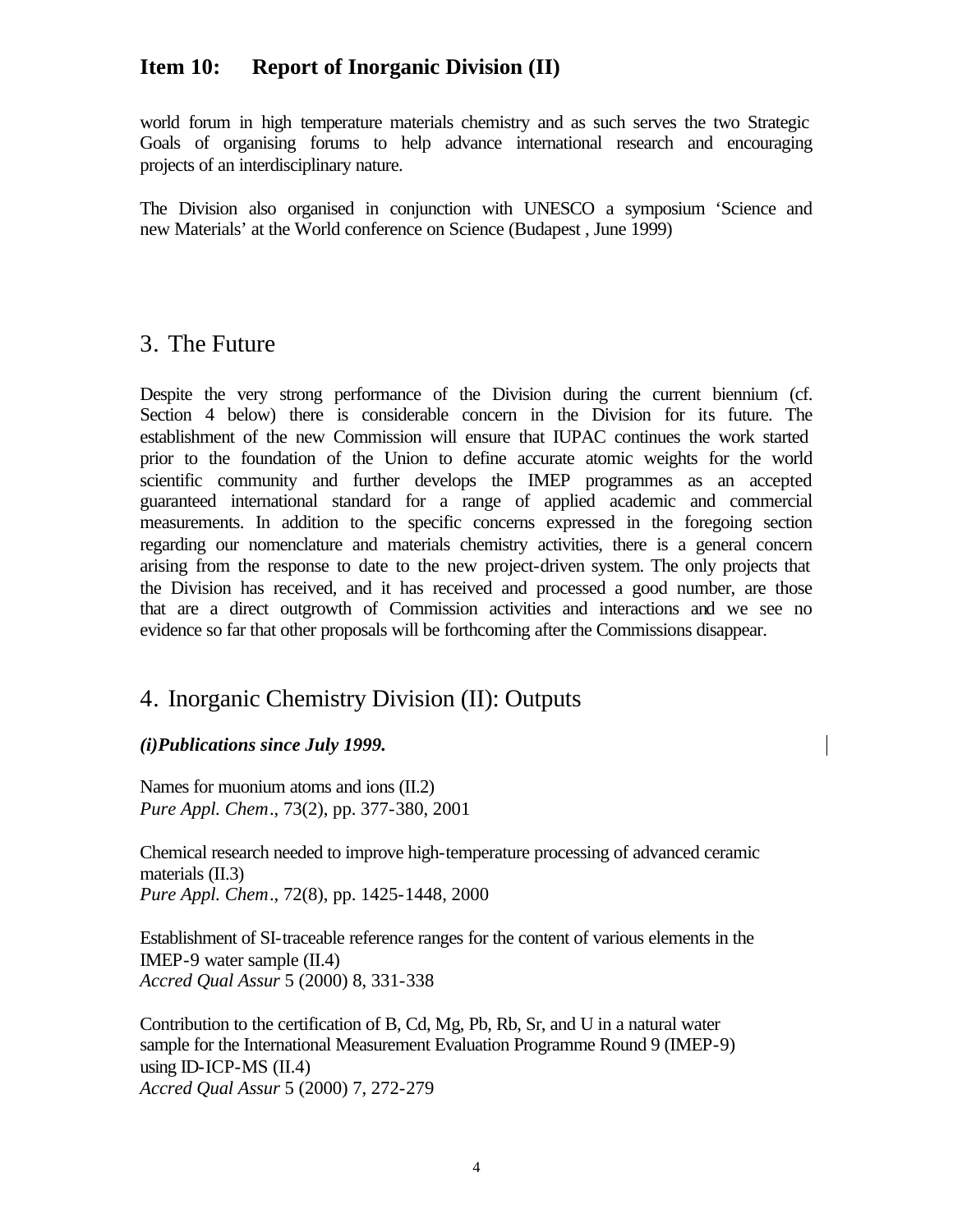Thermodynamic characterization of high-temperature superconductors in the yttriumbarium-copper-oxygen system. The Y123 solid solution.(II.3) *Pure Appl. Chem*., 72(3), pp. 463-477, 2000

Names for inorganic radicals (II.2) *Pure Appl. Chem*., 72(3), pp. 437-446, 2000

Terminology for compounds in the Si-Al-O-N system (II.3) *Pure Appl. Chem*., 71(9), pp.1765-1769, 1999

Atomic weights of the elements 1997 (II.1) *Pure Appl. Chem*., 71(8), pp.1593-1607, 1999

Nomenclature of organometallic compounds of the transition elements (II.2) *Pure Appl. Chem*., 71(8), pp.1557-1585, 1999

Definitions of terms for diffusion in the solid state (II.3) *Pure Appl. Chem*., 71(7), pp.1307-1325, 1999

Practitioner's report: International Measurement Evaluation Programme IMEP-7: Inorganic components in human serum (II.4) *Accred Qual Assur* 4 (1999) 11, 463-472

*In press* Red Book II, to be published this year by the Royal Society of Chemistry

Atomic weights of the elements 1999, by T. B. Coplen (*PAC* Apr. 01)

#### *In review*

On the discovery of the elements 110-112, by P.J. Karol

An overview of the atomic weights during the twentieth century: Part 1. Their ongoing conceptual significance; Part 2. The evolution of their values and uncertainties, by J.R. deLaeter, J.K. Bokle, P. DeBievre, H. Hidaka, H.S. Peiser, K.J.R. Rosman, and P.D.P. Taylor

#### *(ii)Projects initiated and funded since previous GA*

Thermodynamic Characterization of High-Temperature Superconductors in the Yttrium-Barium-Copper-Oxygen System Task Group Chairman: G.F. Voronin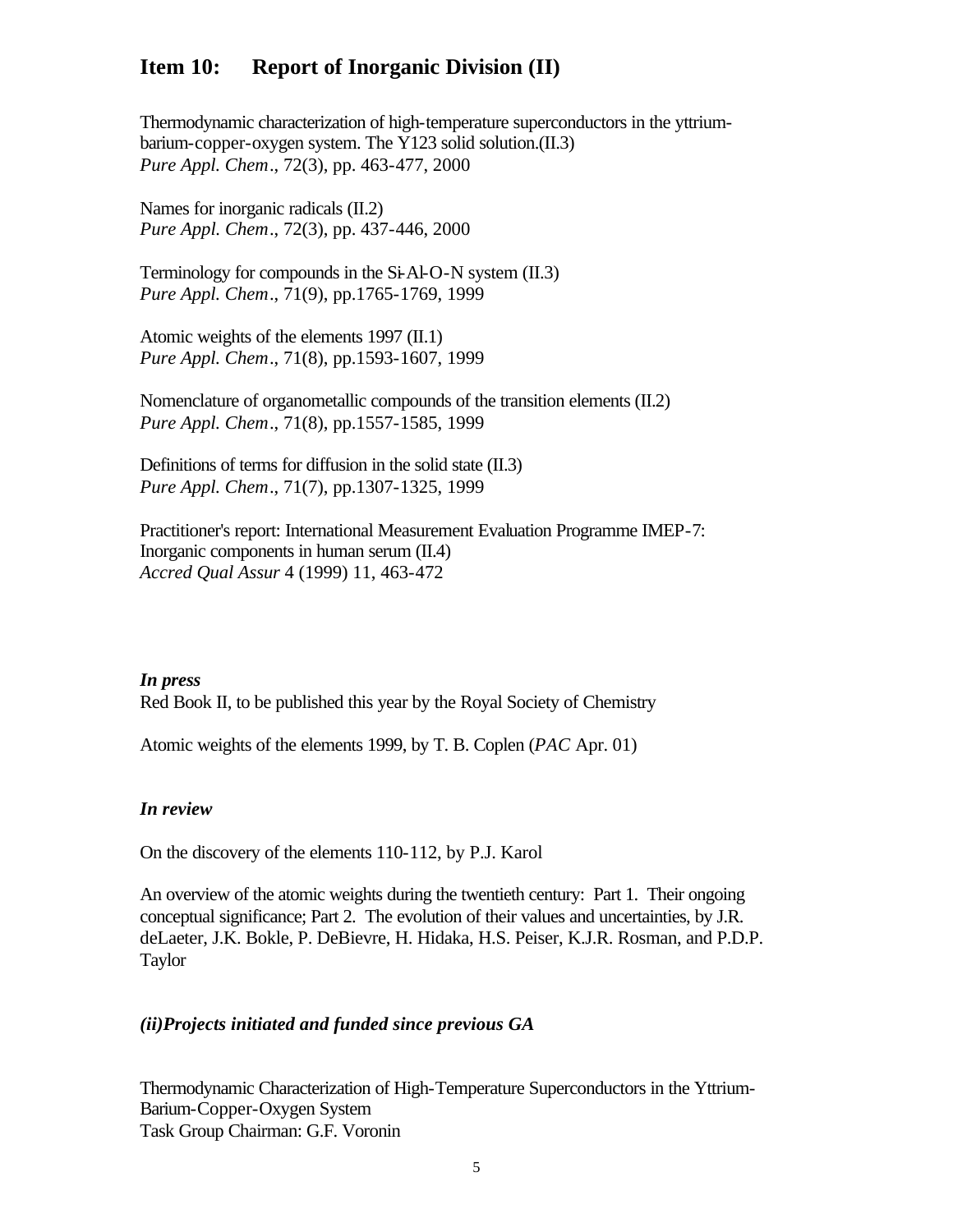Standardization of Methods for the Characterization of Inorganic Membranes (Part of the Strategic Initiative on Materials) Task Group Chairman: Ed Yi Hua Ma

Collecting, Testing and Dissemination of Experiments in Solid State and Materials **Chemistry** Task Group Chairman: M. Kizilyalli

Characterization of Carbon Materials Task Group Chairman: H.P. Boehm

Glossary of terms relating to polymeric gels and networks, hybrid inorganic polymeric materials and the processing thereof Task Group Chairman: R.G. Jones *(in collaboration with Division IV)*

Element by Element Review of Atomic Weights to the Year 2000 Task Group Chairman: J.R. de Laeter

#### *(iii) Projects completed in this biennium.*

230/24/93 - Chemical Research Needed to Improve High Temperature Processing of Advanced Ceramics 230/28/95 - Terminology of Silicon Nitride Based Ceramics and Related Materials 240/7/95 - Automobile Catalysts 240/11/97 - Trace Elements in Natural Water  $240/12/98$  - Carbon Isotope in CO<sub>2</sub> 240/13/98 - Trace Elements in Polyethylene 240/14/98 - Trace Elements in Sediment (The last five projects are part of the IMEP Programme)

*For a complete list of current projects see* < http://www.iupac.org/divisions/II/cp2.html>

#### *(iv) Conferences*

Commission II.3 organised the Tenth IUPAC-sponsored International Conference on High-Temperature Materials Chemistry in Juelich (April 10th /14<sup>th</sup>, 2000) during which the Commission met informally. HTMC-X had a record attendance in excess of 250 and a very full programme of plenary, keynote and contributed papers and posters. The Conference was highly successful and the series is now established as the premier international forum for exploring the combination of chemistry and materials science as these affect understanding, production and use of high-temperature materials.